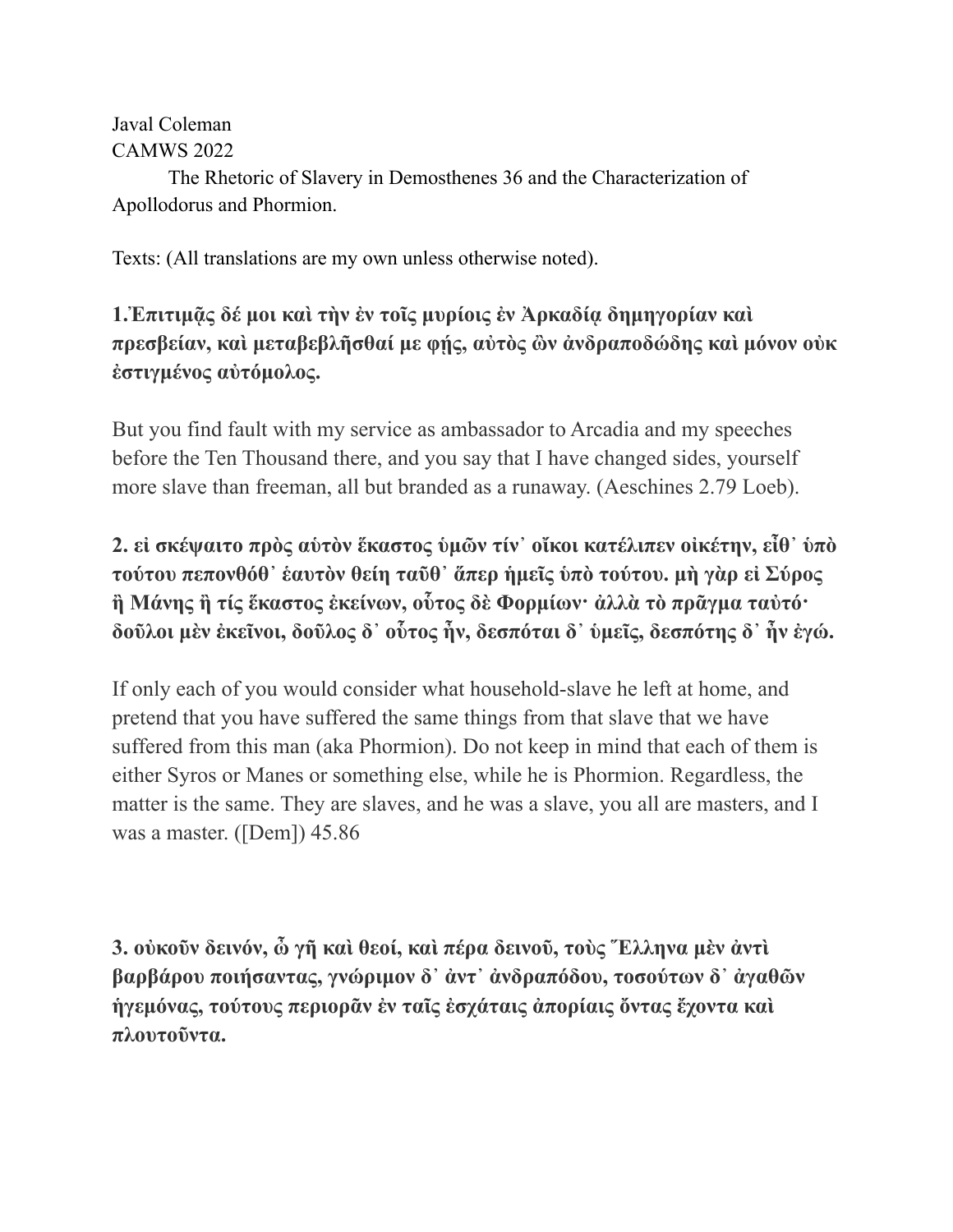It is a terrible thing, oh earth and gods, even beyond terrible, that he (i.e. Phormion) should allow those men who made him Greek instead of Barbarian, and a notable man instead of a slave, who led him to such great fortunes, to be in the most extreme poverties while he has plenty and is very wealthy. ([Dem.]45.73)

# **4. εἶτ᾿ εἰς τοῦθ᾿ ἥκεις μανίας (τί γὰρ ἄλλο τις εἴπῃ;) ὥστ᾿ οὐκ αἰσθάνει, ὅτι καὶ νῦν ἡμεῖς μὲν ἀξιοῦντες, ἐπειδήπερ ἀπηλλάγη Φορμίων, μηδέν᾿ ὑπόλογον εἶναι, εἴ ποτε τοῦ σοῦ πατρὸς ἐγένετο, ὑπὲρ σοῦ λέγομεν, σὺ δὲ μηδέποτ᾿ ἐξ ἴσου σοι γενέσθαι τοῦτον ἀξιῶν, κατὰ σαυτοῦ λέγεις.**

You have come to such a point of insanity (for what else what one call it?) that you do not understand, that we who now claim that, since Phormion has been freed, it should not be held against him that he onced belonged to your father, are speaking in your favor, whereas you are speaking against yourself. (Demosthenes 36.48).

# **5. [καίτοι](http://www.perseus.tufts.edu/hopper/morph?l=kai%2Ftoi&la=greek&can=kai%2Ftoi0&prior=o(ra=%7C) [εἰ](http://www.perseus.tufts.edu/hopper/morph?l=ei%29&la=greek&can=ei%290&prior=kai/toi) κατὰ [τοῦτ᾽](http://www.perseus.tufts.edu/hopper/morph?l=tou%3Dt%27&la=greek&can=tou%3Dt%270&prior=kata%5C) [οἴει](http://www.perseus.tufts.edu/hopper/morph?l=oi%29%2Fei&la=greek&can=oi%29%2Fei0&prior=tou=t%27) [σοι](http://www.perseus.tufts.edu/hopper/morph?l=soi&la=greek&can=soi0&prior=oi)/ei) [προσήκειν](http://www.perseus.tufts.edu/hopper/morph?l=prosh%2Fkein&la=greek&can=prosh%2Fkein0&prior=soi) [τῶν](http://www.perseus.tufts.edu/hopper/morph?l=tw%3Dn&la=greek&can=tw%3Dn0&prior=prosh/kein) [τούτου,](http://www.perseus.tufts.edu/hopper/morph?l=tou%2Ftou&la=greek&can=tou%2Ftou0&prior=tw=n) [ὅτι](http://www.perseus.tufts.edu/hopper/morph?l=o%28%2Fti&la=greek&can=o%28%2Fti0&prior=tou/tou) [τοῦ](http://www.perseus.tufts.edu/hopper/morph?l=tou%3D&la=greek&can=tou%3D0&prior=o(/ti) [πατρός](http://www.perseus.tufts.edu/hopper/morph?l=patro%2Fs&la=greek&can=patro%2Fs0&prior=tou=) [ποτ᾽](http://www.perseus.tufts.edu/hopper/morph?l=pot%27&la=greek&can=pot%270&prior=patro/s) [ἐγένετο](http://www.perseus.tufts.edu/hopper/morph?l=e%29ge%2Fneto&la=greek&can=e%29ge%2Fneto0&prior=pot%27) [τοῦ](http://www.perseus.tufts.edu/hopper/morph?l=tou%3D&la=greek&can=tou%3D1&prior=e)ge/neto) [σοῦ,](http://www.perseus.tufts.edu/hopper/morph?l=sou%3D&la=greek&can=sou%3D0&prior=tou=) [ἐκείνῳ](http://www.perseus.tufts.edu/hopper/morph?l=e%29kei%2Fnw%7C&la=greek&can=e%29kei%2Fnw%7C0&prior=sou=) [προσήκει](http://www.perseus.tufts.edu/hopper/morph?l=prosh%2Fkei&la=greek&can=prosh%2Fkei0&prior=e)kei/nw%7C) [μᾶλλον](http://www.perseus.tufts.edu/hopper/morph?l=ma%3Dllon&la=greek&can=ma%3Dllon0&prior=prosh/kei) [ἢ](http://www.perseus.tufts.edu/hopper/morph?l=h%29%5C&la=greek&can=h%29%5C0&prior=ma=llon) [σοί:](http://www.perseus.tufts.edu/hopper/morph?l=soi%2F&la=greek&can=soi%2F0&prior=h)%5C) [ὁ](http://www.perseus.tufts.edu/hopper/morph?l=o%28&la=greek&can=o%280&prior=soi/) [γὰρ](http://www.perseus.tufts.edu/hopper/morph?l=ga%5Cr&la=greek&can=ga%5Cr0&prior=o() [αὖ](http://www.perseus.tufts.edu/hopper/morph?l=au%29%3D&la=greek&can=au%29%3D0&prior=ga%5Cr) [σὸς](http://www.perseus.tufts.edu/hopper/morph?l=so%5Cs&la=greek&can=so%5Cs0&prior=au)=) [πατὴρ](http://www.perseus.tufts.edu/hopper/morph?l=path%5Cr&la=greek&can=path%5Cr0&prior=so%5Cs) [ἐκείνων](http://www.perseus.tufts.edu/hopper/morph?l=e%29kei%2Fnwn&la=greek&can=e%29kei%2Fnwn0&prior=path%5Cr) [ἐγένετο](http://www.perseus.tufts.edu/hopper/morph?l=e%29ge%2Fneto&la=greek&can=e%29ge%2Fneto1&prior=e)kei/nwn), [ὥστε](http://www.perseus.tufts.edu/hopper/morph?l=w%28%2Fste&la=greek&can=w%28%2Fste0&prior=e)ge/neto) [καὶ](http://www.perseus.tufts.edu/hopper/morph?l=kai%5C&la=greek&can=kai%5C0&prior=w(/ste) [σὺ](http://www.perseus.tufts.edu/hopper/morph?l=su%5C&la=greek&can=su%5C0&prior=kai%5C) [καὶ](http://www.perseus.tufts.edu/hopper/morph?l=kai%5C&la=greek&can=kai%5C1&prior=su%5C) [οὗτος](http://www.perseus.tufts.edu/hopper/morph?l=ou%28%3Dtos&la=greek&can=ou%28%3Dtos0&prior=kai%5C) [ἐκείνου](http://www.perseus.tufts.edu/hopper/morph?l=e%29kei%2Fnou&la=greek&can=e%29kei%2Fnou0&prior=ou(=tos) [γίγνεσθ᾽](http://www.perseus.tufts.edu/hopper/morph?l=gi%2Fgnesq%27&la=greek&can=gi%2Fgnesq%270&prior=e)kei/nou) [ἐκ](http://www.perseus.tufts.edu/hopper/morph?l=e%29k&la=greek&can=e%29k0&prior=gi/gnesq%27) [τούτου](http://www.perseus.tufts.edu/hopper/morph?l=tou%2Ftou&la=greek&can=tou%2Ftou1&prior=e)k) [τοῦ](http://www.perseus.tufts.edu/hopper/morph?l=tou%3D&la=greek&can=tou%3D2&prior=tou/tou) [λόγου](http://www.perseus.tufts.edu/hopper/morph?l=lo%2Fgou&la=greek&can=lo%2Fgou0&prior=tou=).**

For if you think that you have a claim on his property (i.e. Phormion's), because he onced belonged to your dad, Antimachus (that guy) has more of a right to it than you: for your father belonged to those guys, so that both you and him (Phormion) now belong to Antimachus (that guy) according to that argument. (Demosthenes 36.46)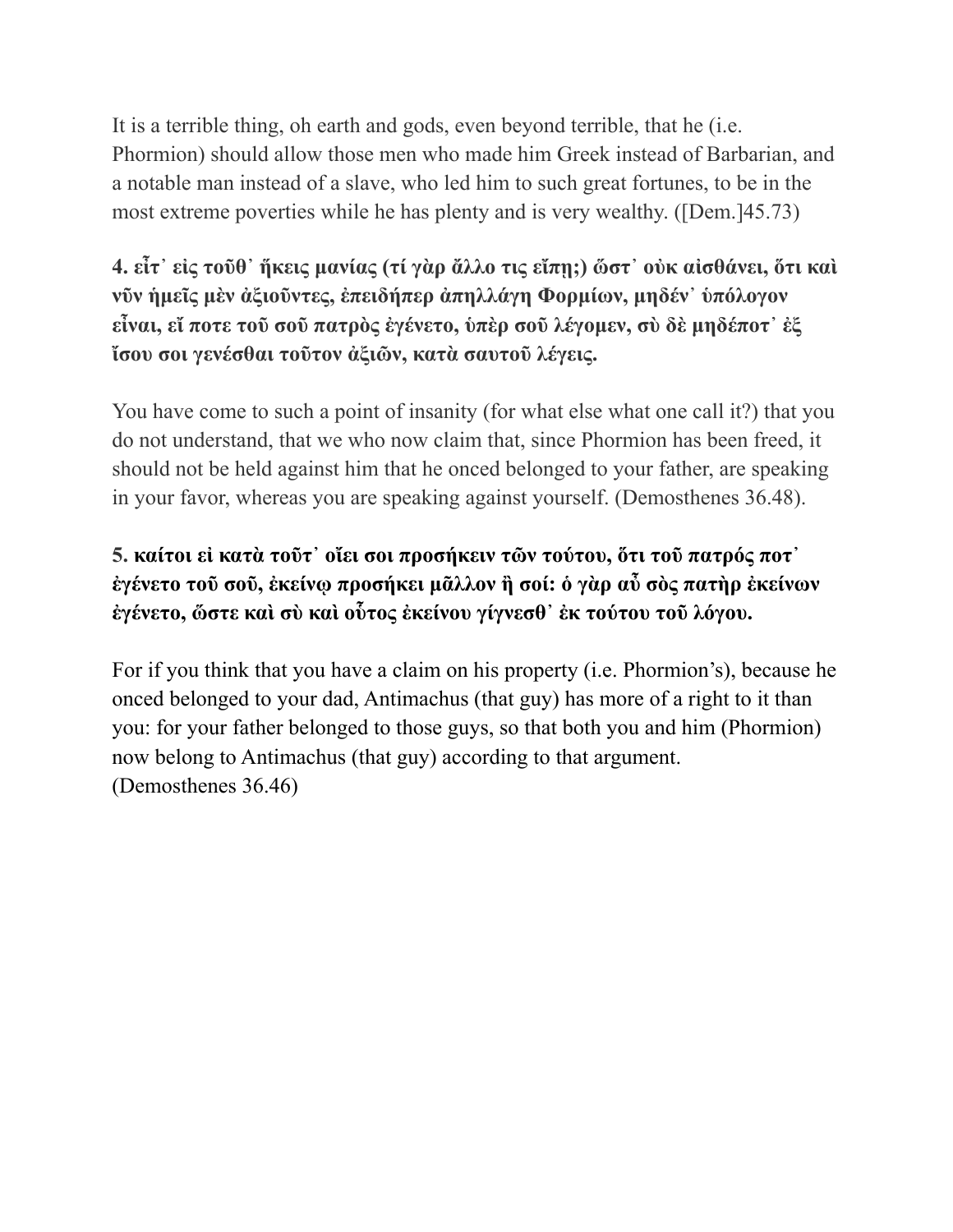**6. οὐδὲ [γὰρ](http://www.perseus.tufts.edu/hopper/morph?l=ga%5Cr&la=greek&can=ga%5Cr0&prior=ou)de%5C) [Πασίων](http://www.perseus.tufts.edu/hopper/morph?l=*pasi%2Fwn&la=greek&can=*pasi%2Fwn0&prior=ga%5Cr) [ὁ](http://www.perseus.tufts.edu/hopper/morph?l=o%28&la=greek&can=o%280&prior=*pasi/wn) [σὸς](http://www.perseus.tufts.edu/hopper/morph?l=so%5Cs&la=greek&can=so%5Cs0&prior=o() [πατὴρ](http://www.perseus.tufts.edu/hopper/morph?l=path%5Cr&la=greek&can=path%5Cr0&prior=so%5Cs) [ἐκτήσαθ᾽](http://www.perseus.tufts.edu/hopper/morph?l=e%29kth%2Fsaq%27&la=greek&can=e%29kth%2Fsaq%270&prior=path%5Cr) [εὑρὼν](http://www.perseus.tufts.edu/hopper/morph?l=eu%28rw%5Cn&la=greek&can=eu%28rw%5Cn0&prior=e)kth/saq%27) [οὐδὲ](http://www.perseus.tufts.edu/hopper/morph?l=ou%29de%5C&la=greek&can=ou%29de%5C1&prior=eu(rw%5Cn) [τοῦ](http://www.perseus.tufts.edu/hopper/morph?l=tou%3D&la=greek&can=tou%3D2&prior=ou)de%5C) [πατρὸς](http://www.perseus.tufts.edu/hopper/morph?l=patro%5Cs&la=greek&can=patro%5Cs1&prior=tou=) [αὐτῷ](http://www.perseus.tufts.edu/hopper/morph?l=au%29tw%3D%7C&la=greek&can=au%29tw%3D%7C0&prior=patro%5Cs) [παραδόντος,](http://www.perseus.tufts.edu/hopper/morph?l=parado%2Fntos&la=greek&can=parado%2Fntos0&prior=au)tw=%7C) [ἀλλὰ](http://www.perseus.tufts.edu/hopper/morph?l=a%29lla%5C&la=greek&can=a%29lla%5C1&prior=parado/ntos) [παρὰ](http://www.perseus.tufts.edu/hopper/morph?l=para%5C&la=greek&can=para%5C0&prior=a)lla%5C) [τοῖς](http://www.perseus.tufts.edu/hopper/morph?l=toi%3Ds&la=greek&can=toi%3Ds0&prior=para%5C) [αὑτοῦ](http://www.perseus.tufts.edu/hopper/morph?l=au%28tou%3D&la=greek&can=au%28tou%3D0&prior=toi=s) [κυρίοις](http://www.perseus.tufts.edu/hopper/morph?l=kuri%2Fois&la=greek&can=kuri%2Fois0&prior=au(tou=) [Ἀντισθένει](http://www.perseus.tufts.edu/hopper/morph?l=*%29antisqe%2Fnei&la=greek&can=*%29antisqe%2Fnei0&prior=kuri/ois) [καὶ](http://www.perseus.tufts.edu/hopper/morph?l=kai%5C&la=greek&can=kai%5C1&prior=*)antisqe/nei) [Ἀρχεστράτῳ](http://www.perseus.tufts.edu/hopper/morph?l=*%29arxestra%2Ftw%7C&la=greek&can=*%29arxestra%2Ftw%7C0&prior=kai%5C) [τραπεζιτεύουσι](http://www.perseus.tufts.edu/hopper/morph?l=trapeziteu%2Fousi&la=greek&can=trapeziteu%2Fousi0&prior=*)arxestra/tw%7C) [πεῖραν](http://www.perseus.tufts.edu/hopper/morph?l=pei%3Dran&la=greek&can=pei%3Dran0&prior=trapeziteu/ousi) [δοὺς](http://www.perseus.tufts.edu/hopper/morph?l=dou%5Cs&la=greek&can=dou%5Cs0&prior=pei=ran) [ὅτι](http://www.perseus.tufts.edu/hopper/morph?l=o%28%2Fti&la=greek&can=o%28%2Fti0&prior=dou%5Cs) [χρηστός](http://www.perseus.tufts.edu/hopper/morph?l=xrhsto%2Fs&la=greek&can=xrhsto%2Fs0&prior=o(/ti) [ἐστι](http://www.perseus.tufts.edu/hopper/morph?l=e%29sti&la=greek&can=e%29sti0&prior=xrhsto/s) [καὶ](http://www.perseus.tufts.edu/hopper/morph?l=kai%5C&la=greek&can=kai%5C2&prior=e)sti) [δίκαιος](http://www.perseus.tufts.edu/hopper/morph?l=di%2Fkaios&la=greek&can=di%2Fkaios0&prior=kai%5C), [ἐπιστεύθη.](http://www.perseus.tufts.edu/hopper/morph?l=e%29pisteu%2Fqh&la=greek&can=e%29pisteu%2Fqh0&prior=di/kaios) [ἔστι](http://www.perseus.tufts.edu/hopper/morph?l=e%29%2Fsti&la=greek&can=e%29%2Fsti0&prior=]) [δ᾽](http://www.perseus.tufts.edu/hopper/morph?l=d%27&la=greek&can=d%270&prior=e)/sti) [ἐν](http://www.perseus.tufts.edu/hopper/morph?l=e%29n&la=greek&can=e%29n0&prior=d%27) [ἐμπορίῳ](http://www.perseus.tufts.edu/hopper/morph?l=e%29mpori%2Fw%7C&la=greek&can=e%29mpori%2Fw%7C0&prior=e)n) [καὶ](http://www.perseus.tufts.edu/hopper/morph?l=kai%5C&la=greek&can=kai%5C0&prior=e)mpori/w%7C) [χρήμασιν](http://www.perseus.tufts.edu/hopper/morph?l=xrh%2Fmasin&la=greek&can=xrh%2Fmasin0&prior=kai%5C) [ἐργαζομένοις](http://www.perseus.tufts.edu/hopper/morph?l=e%29rgazome%2Fnois&la=greek&can=e%29rgazome%2Fnois0&prior=xrh/masin) [ἀνθρώποις](http://www.perseus.tufts.edu/hopper/morph?l=a%29nqrw%2Fpois&la=greek&can=a%29nqrw%2Fpois0&prior=e)rgazome/nois) [φιλεργὸν](http://www.perseus.tufts.edu/hopper/morph?l=filergo%5Cn&la=greek&can=filergo%5Cn0&prior=a)nqrw/pois) [δόξαι](http://www.perseus.tufts.edu/hopper/morph?l=do%2Fcai&la=greek&can=do%2Fcai0&prior=filergo%5Cn) [καὶ](http://www.perseus.tufts.edu/hopper/morph?l=kai%5C&la=greek&can=kai%5C1&prior=do/cai) [χρηστὸν](http://www.perseus.tufts.edu/hopper/morph?l=xrhsto%5Cn&la=greek&can=xrhsto%5Cn0&prior=kai%5C) [εἶναι](http://www.perseus.tufts.edu/hopper/morph?l=ei%29%3Dnai&la=greek&can=ei%29%3Dnai0&prior=xrhsto%5Cn) [τὸν](http://www.perseus.tufts.edu/hopper/morph?l=to%5Cn&la=greek&can=to%5Cn0&prior=ei)=nai) [αὐτὸν](http://www.perseus.tufts.edu/hopper/morph?l=au%29to%5Cn&la=greek&can=au%29to%5Cn0&prior=to%5Cn) [θαυμαστὸν](http://www.perseus.tufts.edu/hopper/morph?l=qaumasto%5Cn&la=greek&can=qaumasto%5Cn0&prior=au)to%5Cn) ἡλίκον. [οὔτ᾽](http://www.perseus.tufts.edu/hopper/morph?l=ou%29%2Ft%27&la=greek&can=ou%29%2Ft%270&prior=h(li/kon) [οὖν](http://www.perseus.tufts.edu/hopper/morph?l=ou%29%3Dn&la=greek&can=ou%29%3Dn0&prior=ou)/t%27) [ἐκείνῳ](http://www.perseus.tufts.edu/hopper/morph?l=e%29kei%2Fnw%7C&la=greek&can=e%29kei%2Fnw%7C0&prior=ou)=n) [τοῦθ᾽](http://www.perseus.tufts.edu/hopper/morph?l=tou%3Dq%27&la=greek&can=tou%3Dq%270&prior=e)kei/nw%7C) [οἱ](http://www.perseus.tufts.edu/hopper/morph?l=oi%28&la=greek&can=oi%280&prior=tou=q%27) [κύριοι](http://www.perseus.tufts.edu/hopper/morph?l=ku%2Frioi&la=greek&can=ku%2Frioi0&prior=oi() [παρέδωκαν,](http://www.perseus.tufts.edu/hopper/morph?l=pare%2Fdwkan&la=greek&can=pare%2Fdwkan0&prior=ku/rioi) [ἀλλ᾽](http://www.perseus.tufts.edu/hopper/morph?l=a%29ll%27&la=greek&can=a%29ll%270&prior=pare/dwkan) [αὐτὸς](http://www.perseus.tufts.edu/hopper/morph?l=au%29to%5Cs&la=greek&can=au%29to%5Cs0&prior=a)ll%27) [ἔφυ](http://www.perseus.tufts.edu/hopper/morph?l=e%29%2Ffu&la=greek&can=e%29%2Ffu0&prior=au)to%5Cs) [χρηστός,](http://www.perseus.tufts.edu/hopper/morph?l=xrhsto%2Fs&la=greek&can=xrhsto%2Fs0&prior=e)/fu) [οὔτε](http://www.perseus.tufts.edu/hopper/morph?l=ou%29%2Fte&la=greek&can=ou%29%2Fte0&prior=xrhsto/s) [τῷδ᾽](http://www.perseus.tufts.edu/hopper/morph?l=tw%3D%7Cd%27&la=greek&can=tw%3D%7Cd%270&prior=ou)/te) [ὁ](http://www.perseus.tufts.edu/hopper/morph?l=o%28&la=greek&can=o%280&prior=tw=%7Cd%27) [σὸς](http://www.perseus.tufts.edu/hopper/morph?l=so%5Cs&la=greek&can=so%5Cs0&prior=o() [πατήρ:](http://www.perseus.tufts.edu/hopper/morph?l=path%2Fr&la=greek&can=path%2Fr0&prior=so%5Cs) [σὲ](http://www.perseus.tufts.edu/hopper/morph?l=se%5C&la=greek&can=se%5C0&prior=path/r) [γὰρ](http://www.perseus.tufts.edu/hopper/morph?l=ga%5Cr&la=greek&can=ga%5Cr0&prior=se%5C) [ἂν](http://www.perseus.tufts.edu/hopper/morph?l=a%29%5Cn&la=greek&can=a%29%5Cn0&prior=ga%5Cr) [πρότερον](http://www.perseus.tufts.edu/hopper/morph?l=pro%2Fteron&la=greek&can=pro%2Fteron0&prior=a)%5Cn) [τοῦδε](http://www.perseus.tufts.edu/hopper/morph?l=tou%3Dde&la=greek&can=tou%3Dde0&prior=pro/teron) [χρηστὸν](http://www.perseus.tufts.edu/hopper/morph?l=xrhsto%5Cn&la=greek&can=xrhsto%5Cn1&prior=tou=de) [ἐποίησεν,](http://www.perseus.tufts.edu/hopper/morph?l=e%29poi%2Fhsen&la=greek&can=e%29poi%2Fhsen0&prior=xrhsto%5Cn) [εἰ](http://www.perseus.tufts.edu/hopper/morph?l=ei%29&la=greek&can=ei%290&prior=e)poi/hsen) [ἦν](http://www.perseus.tufts.edu/hopper/morph?l=h%29%3Dn&la=greek&can=h%29%3Dn0&prior=ei)) [ἐπ᾽](http://www.perseus.tufts.edu/hopper/morph?l=e%29p%27&la=greek&can=e%29p%270&prior=h)=n) [ἐκείνῳ.](http://www.perseus.tufts.edu/hopper/morph?l=e%29kei%2Fnw%7C&la=greek&can=e%29kei%2Fnw%7C1&prior=e)p%27) [εἰ](http://www.perseus.tufts.edu/hopper/morph?l=ei%29&la=greek&can=ei%291&prior=e)kei/nw%7C) [δὲ](http://www.perseus.tufts.edu/hopper/morph?l=de%5C&la=greek&can=de%5C0&prior=ei)) [τοῦτ᾽](http://www.perseus.tufts.edu/hopper/morph?l=tou%3Dt%27&la=greek&can=tou%3Dt%270&prior=de%5C) [ἀγνοεῖς](http://www.perseus.tufts.edu/hopper/morph?l=a%29gnoei%3Ds&la=greek&can=a%29gnoei%3Ds0&prior=tou=t%27), [ὅτι](http://www.perseus.tufts.edu/hopper/morph?l=o%28%2Fti&la=greek&can=o%28%2Fti0&prior=a)gnoei=s) [πίστις](http://www.perseus.tufts.edu/hopper/morph?l=pi%2Fstis&la=greek&can=pi%2Fstis0&prior=o(/ti) [ἀφορμὴ](http://www.perseus.tufts.edu/hopper/morph?l=a%29formh%5C&la=greek&can=a%29formh%5C0&prior=pi/stis) [πασῶν](http://www.perseus.tufts.edu/hopper/morph?l=pasw%3Dn&la=greek&can=pasw%3Dn0&prior=a)formh%5C) [ἐστι](http://www.perseus.tufts.edu/hopper/morph?l=e%29sti&la=greek&can=e%29sti0&prior=pasw=n) [μεγίστη](http://www.perseus.tufts.edu/hopper/morph?l=megi%2Fsth&la=greek&can=megi%2Fsth0&prior=e)sti) [πρὸς](http://www.perseus.tufts.edu/hopper/morph?l=pro%5Cs&la=greek&can=pro%5Cs0&prior=megi/sth) [χρηματισμόν](http://www.perseus.tufts.edu/hopper/morph?l=xrhmatismo%2Fn&la=greek&can=xrhmatismo%2Fn0&prior=pro%5Cs), [πᾶν](http://www.perseus.tufts.edu/hopper/morph?l=pa%3Dn&la=greek&can=pa%3Dn0&prior=xrhmatismo/n) [ἂν](http://www.perseus.tufts.edu/hopper/morph?l=a%29%5Cn&la=greek&can=a%29%5Cn1&prior=pa=n) [ἀγνοήσειας](http://www.perseus.tufts.edu/hopper/morph?l=a%29gnoh%2Fseias&la=greek&can=a%29gnoh%2Fseias0&prior=a)%5Cn).**

Pasion, your father, also acquired his wealth not by a windfall or by inheritance from his father, but he came to be trusted in the house of his masters, the bankers Antisthenes, and Archestratus, because he showed himself to be useful and just. To people working in commercial finance, it's a marvelous thing for the same man to be found industrious and also to be honest. That wasn't something passed on to Pasion by his masters; he was useful (or reliable) by his own doing. Likewise, your father didn't pass it on to Phormion; he'd have preferred to make you honest, if it had been in his power! If you don't understand that trustworthiness is the best of all foundations for making money, you won't understand anything. Apart from that, Phormion has been useful in many ways to your father and to you and to your business in general. (Demosthenes 36.43-44). **(MacDowell translation with some modifications)**

#### Bibliography.

Canevaro, M. and D.M. Lewis (2014), 'Khoris oikountes and the obligations of freedmen in late Classical and early Hellenistic Athens' Incidenza dell'antico 12 Dimopoulou-Piliouni, A. (2008), 'Apeleutheroi: metics or foreigners?' DIKE 11: 27-50. Finley, M. I. (1980), *Ancient Slavery and Modern Ideology*. London. Kamen, D. (2005), *Conceptualizing Manumission in Ancient Greece*. Diss. Berkeley. Kamen, D. (2009), 'Servile invective in classical Athens', SCI 28: 43-56. Kamen, D. (2011), 'Reconsidering the status of khôris oikountes', DIKE 14: 43-53. Kamen, D. (2013) *Status in Classical Athens*. Princeton.